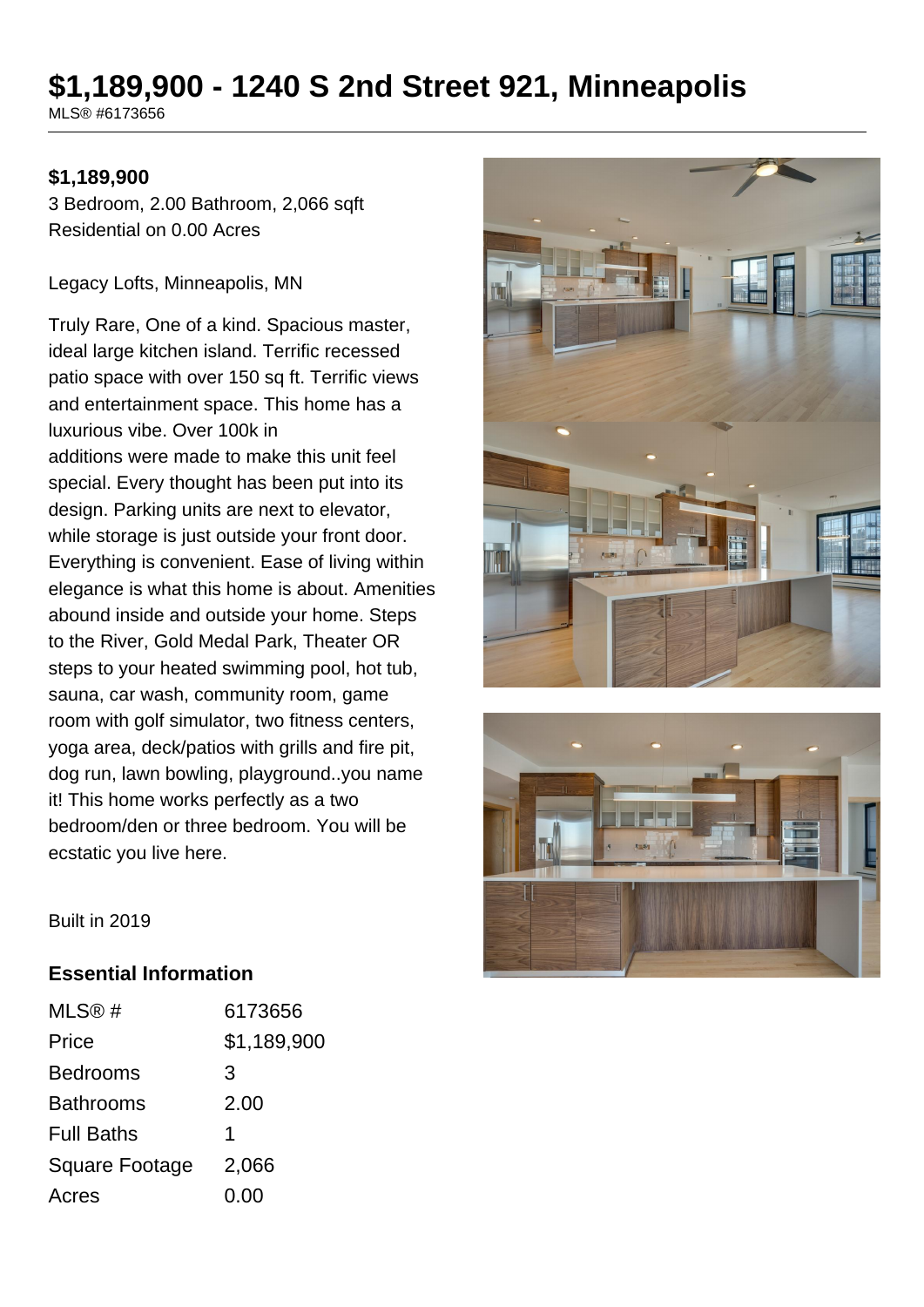| <b>Year Built</b> | 2019               |
|-------------------|--------------------|
| <b>Type</b>       | <b>Residential</b> |
| Sub-Type          | <b>High Rise</b>   |
| <b>Style</b>      | <b>High Rise</b>   |
| <b>Status</b>     | Active             |

# **Community Information**

| Address      | 1240 S 2nd Street 921 |
|--------------|-----------------------|
| Area         | Downtown East         |
| Subdivision  | Legacy Lofts          |
| City         | <b>Minneapolis</b>    |
| County       | Hennepin              |
| <b>State</b> | ΜN                    |
| Zip Code     | 55415                 |

### **Amenities**

| Amenities    | Guard - 24 Hour, Car Wash, Deck, Elevator(s), Spa/Hot Tub, Patio, |
|--------------|-------------------------------------------------------------------|
|              | Sauna, Security                                                   |
| # of Garages |                                                                   |
| Garages      | Assigned, Covered, Garage Door Opener, Heated Garage, Secured     |
| Has Pool     | Yes                                                               |
| Pool         | Above Ground, Outdoor Pool, Heated, Shared                        |

# **Interior**

| Appliances | Range, Cooktop, Wall Oven, Indoor Grill, Microwave, Exhaust Fan, |  |                                     |  |
|------------|------------------------------------------------------------------|--|-------------------------------------|--|
|            | Dishwasher, Refrigerator,                                        |  | Washer, Dryer, Disposal, Air-To-Air |  |
|            | Exchanger                                                        |  |                                     |  |
| Heating    | Forced Air, Baseboard                                            |  |                                     |  |
| Cooling    | <b>Central Air</b>                                               |  |                                     |  |

### **Exterior**

| Lot Description | Irregular Lot, Tree Coverage - Medium        |
|-----------------|----------------------------------------------|
| Roof            | Age 8 Years or Less, Shake, Rubber, Concrete |
| Construction    | Aluminum Siding, Brick/Stone, Metal Siding   |

#### **School Information**

District Minneapolis

# **Additional Information**

Days on Market 90